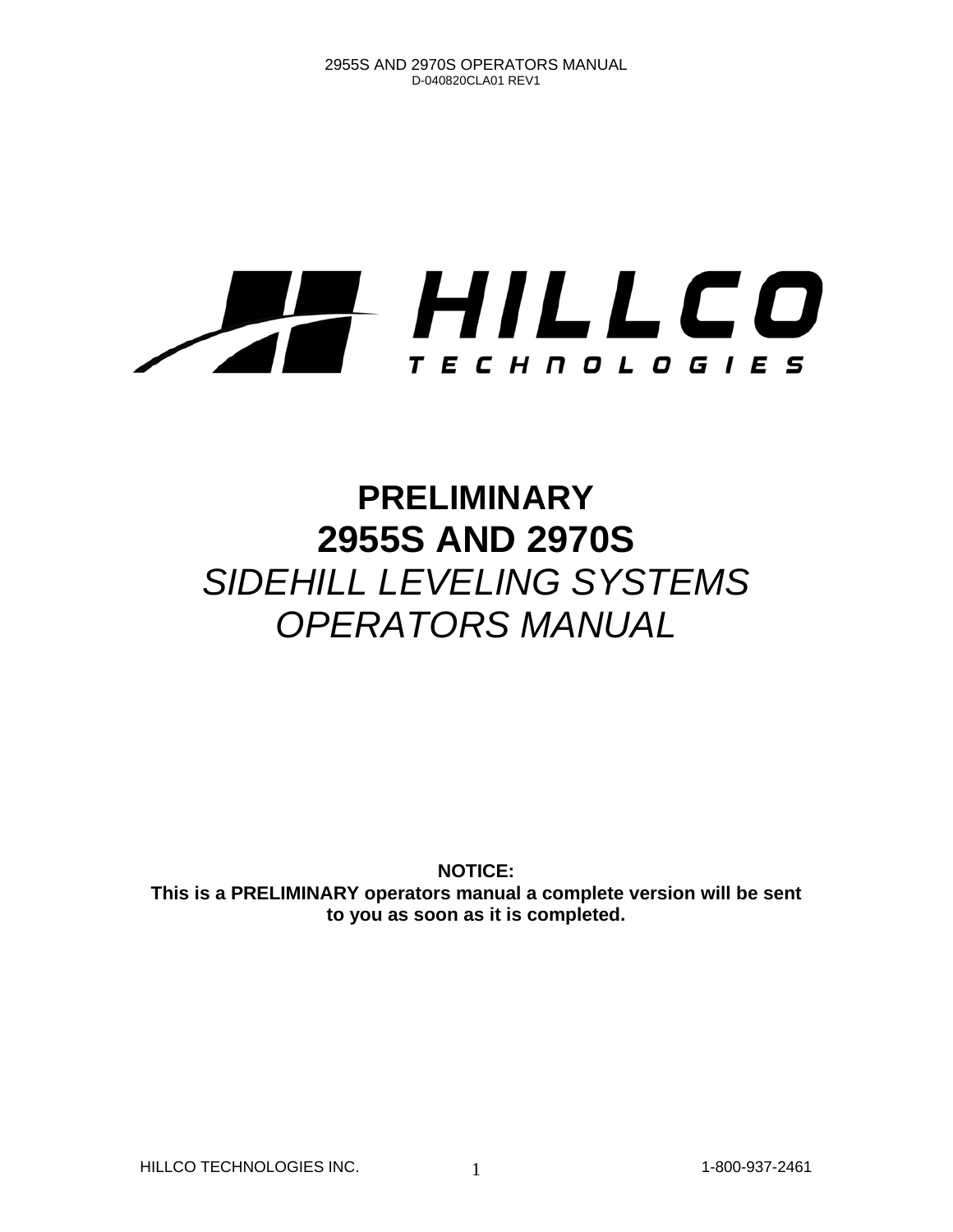PLEASE READ THIS MANUAL COMPLETELY. This manual describes how to properly operate and service the Hillco Leveling System. Failure to do so could result in personal injury or equipment damage.

This manual should be considered a permanent part of your combine and should remain with the combine as long as the Hillco Leveling System is attached to your John Deere combine.

The terms "Left, Right, Top, Bottom or Back" used in this manual are referenced as if sitting in the operator's seat of the combine facing the direction of forward travel.

Record the serial number of the Hillco Leveling System here for future reference. The serial number is located on the left side of the Undercarriage toward the rear.

Hillco Leveling System SN-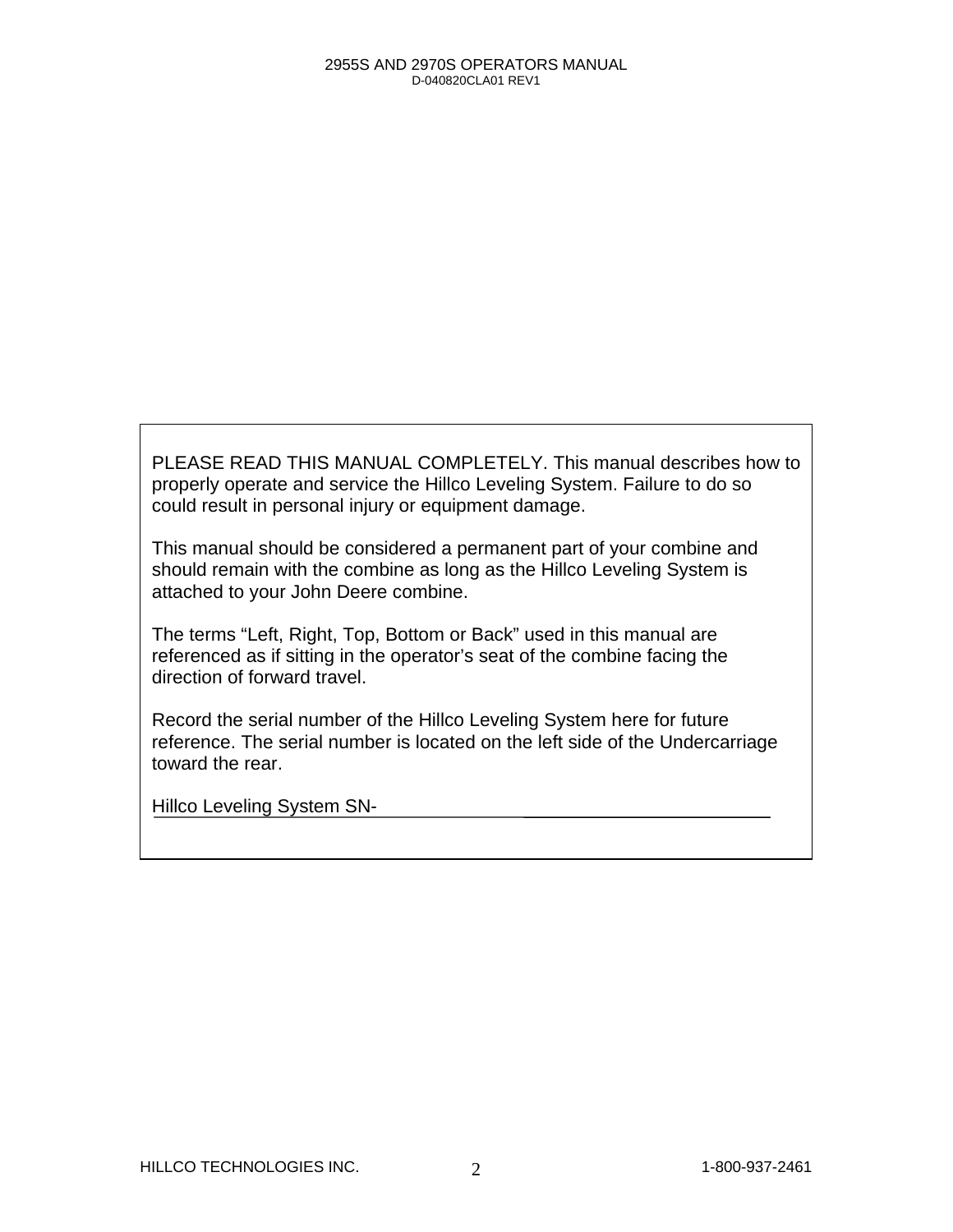

### **Statement of Limited Warranty**

Hillco Technologies, Inc. (Hillco) warrants its new products to be free from defects in material and workmanship for a period of twelve (12) consecutive months following the date of purchase by the retail purchaser.

 Hillco warrants genuine Hillco replacement parts and components to be free from defects in material and workmanship for a period of six (6) consecutive months following the date of purchase or the remainder of the original equipment warranty period, whichever is longer.

Hillco's obligation under these warranties shall be limited to repairing or replacing, free of charge to the original purchaser, any part that, in Hillco's judgment, shows evidence of such defect.

### **Limitations to Warranty**

This warranty does not cover:

- 1) Warranty claims directly resulting from improper installation of the product.
- 2) Any product damaged by accident, abuse, misuse, or negligence after shipment from Hillco.
- 3) Any unauthorized product alteration or modification.
- 4) Any unauthorized repairs made with parts other than genuine Hillco parts.
- 5) Any repairs performed by anyone other than Hillco or an authorized Hillco dealer unless specifically authorized by Hillco.

#### **Warranty Procedure**

A Hillco Warranty Registration Form must be fully completed and returned to Hillco within 30 days of sale of the product to the retail customer.

All warranty claims must be submitted on a Hillco Warranty Claim Form that is fully completed.

All warranty work must be performed, and claims submitted, within thirty (30) days of the occurrence of the claim and within the warranty period.

All parts removed during warranty repair should be held for a period of 60 days after the warranty claim has been submitted to Hillco.

Hillco reserves the right to either inspect the product at the original retail purchaser's location, or the authorized Hillco dealer's location; or require it to be returned to Hillco, F.O.B. Hillco, for inspection.

# **Limitation of Liability**

Hillco makes no express warranties other than those, which are specifically described herein. Any description of the goods sold hereunder, including any reference to buyer's specifications and any descriptions in circulars and other written material published by Hillco is for the sole purpose of identifying such goods and shall not create an express warranty that the goods shall conform to such description.

 THIS WARRANTY IS EXPRESSLY IN LIEU OF ALL OTHER WARRANTIES EXPRESSED OR IMPLIED. There are no implied warranties of merchantability or fitness for a particular purpose. This warranty states Hillco's entire and exclusive liability and buyer's exclusive remedy for any claim for damages in connection with the sale or furnishing of Hillco products, their design, suitability for use, installation or operation, or for any claimed defects herein. HILLCO WILL IN NO EVENT BE LIABLE FOR ANY INCIDENTAL OR CONSEQUENTIAL DAMAGES WHATSOEVER, NOR FOR ANY SUM IN EXCESS OF THE PRICE RECEIVED FOR THE GOODS FOR WHICH LIABILITY IS CLAIMED.

 No representative of Hillco nor any dealer associated with Hillco has the authority to change the items of this warranty in any manner whatsoever, and no assistance to purchaser by Hillco in the repair or operation of any Hillco product shall constitute a waiver of the conditions of this warranty, nor shall such assistance extend or revive it.

Hillco reserves the right to make improvements in design or changes in specifications at any time, without incurring any obligation to owners of units previously sold.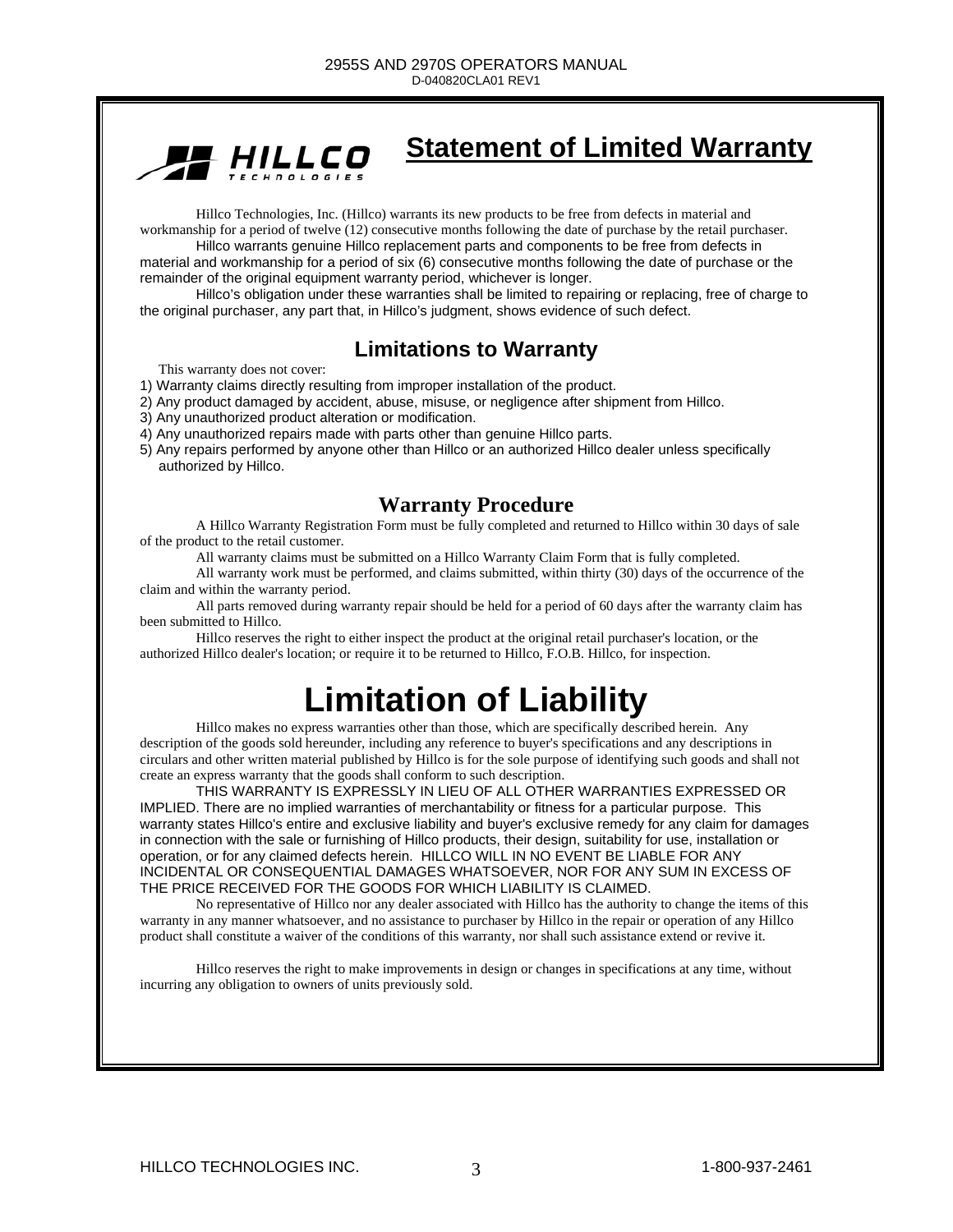# **SAFETY**

#### **Safety Alert Symbol**

When you see this symbol be alert to potential for personal injury or death. Follow recommended precautions and safe operating practices.



#### **Signal Words**

These words are used with the safety alert symbol.

**DANGER -** An immediate and specific hazard that WILL result in severe personal injury or death.

**WARNING -** A specific hazard or unsafe practice that COULD result in severe personal injury or death if proper precautions are not taken.

**CAUTION -** Unsafe practices which COULD result in personal injury if proper practices are not taken, or as a reminder of good safety practices.

**ADANGER** 

**A WARNING** 

**A CAUTION**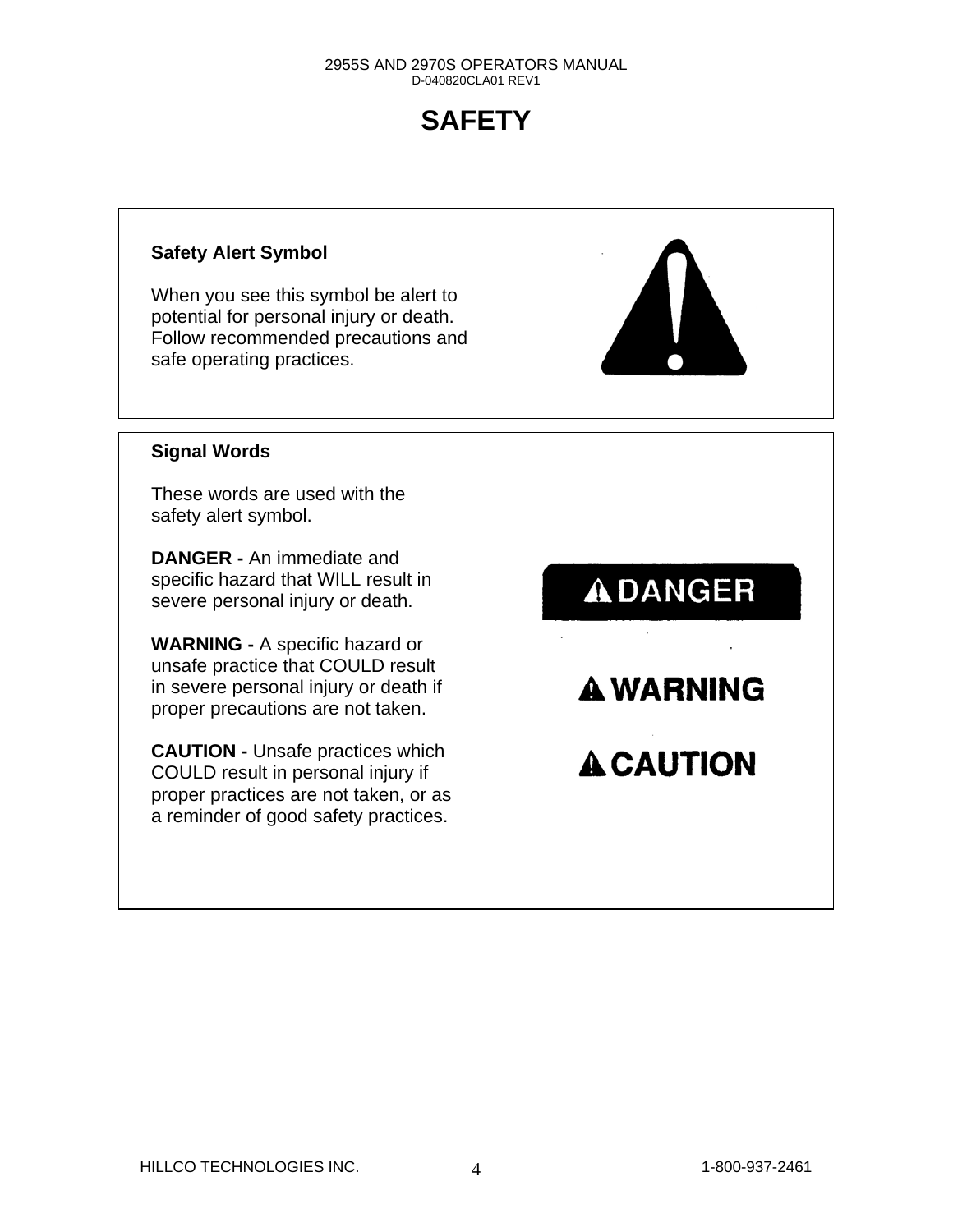#### **HIGH PRESSURE FLUIDS**

Escaping fluids under pressure can penetrate the skin causing serious injury.

Search for leaks with a piece of cardboard.

Relieve pressure before disconnecting hydraulic or other lines.

If an accident occurs consult a physician immediately.

Fluid injection into the skin must be surgically removed within a few hours or gangrene may result.



## **SAFTEY LABEL LOCATIONS**



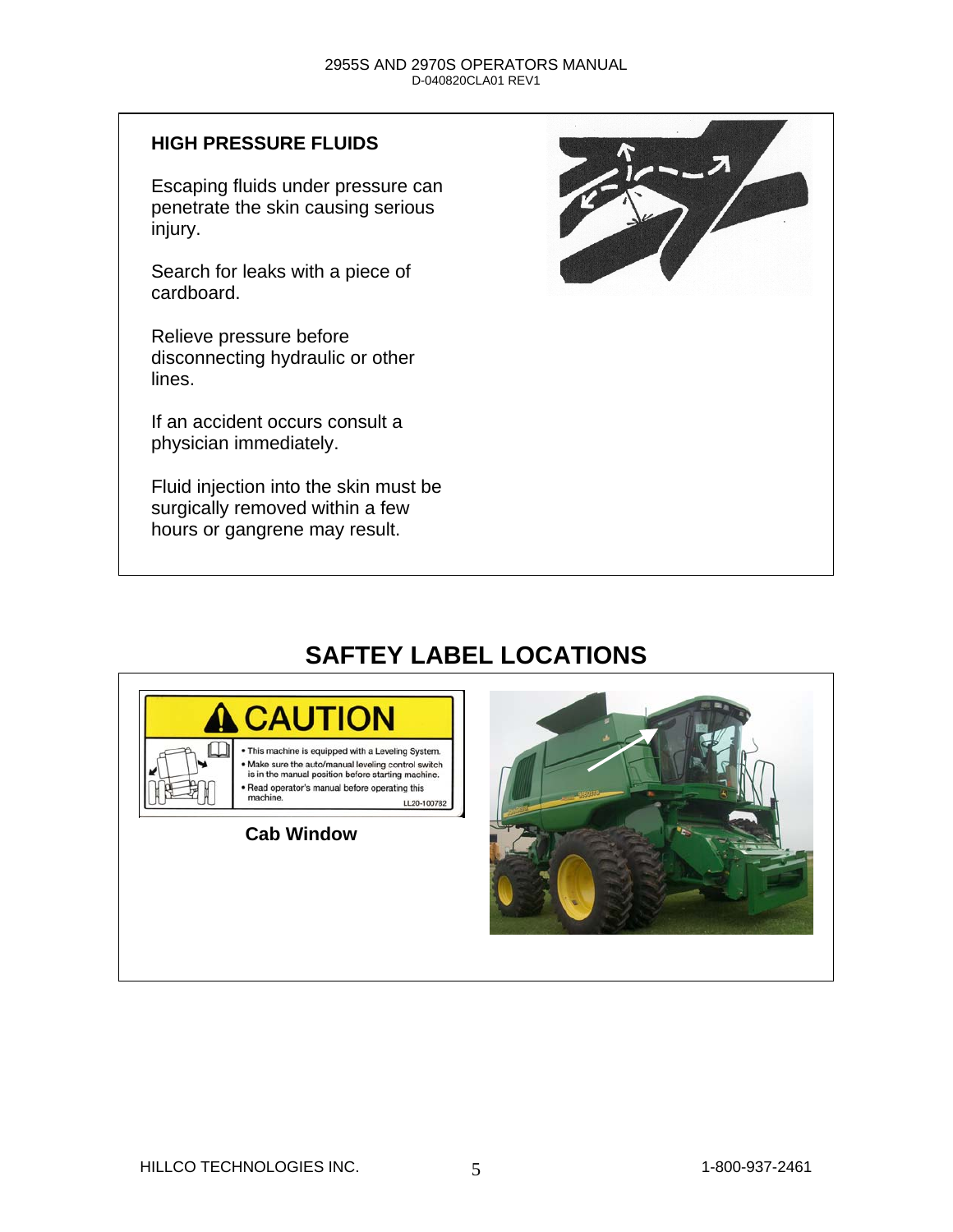

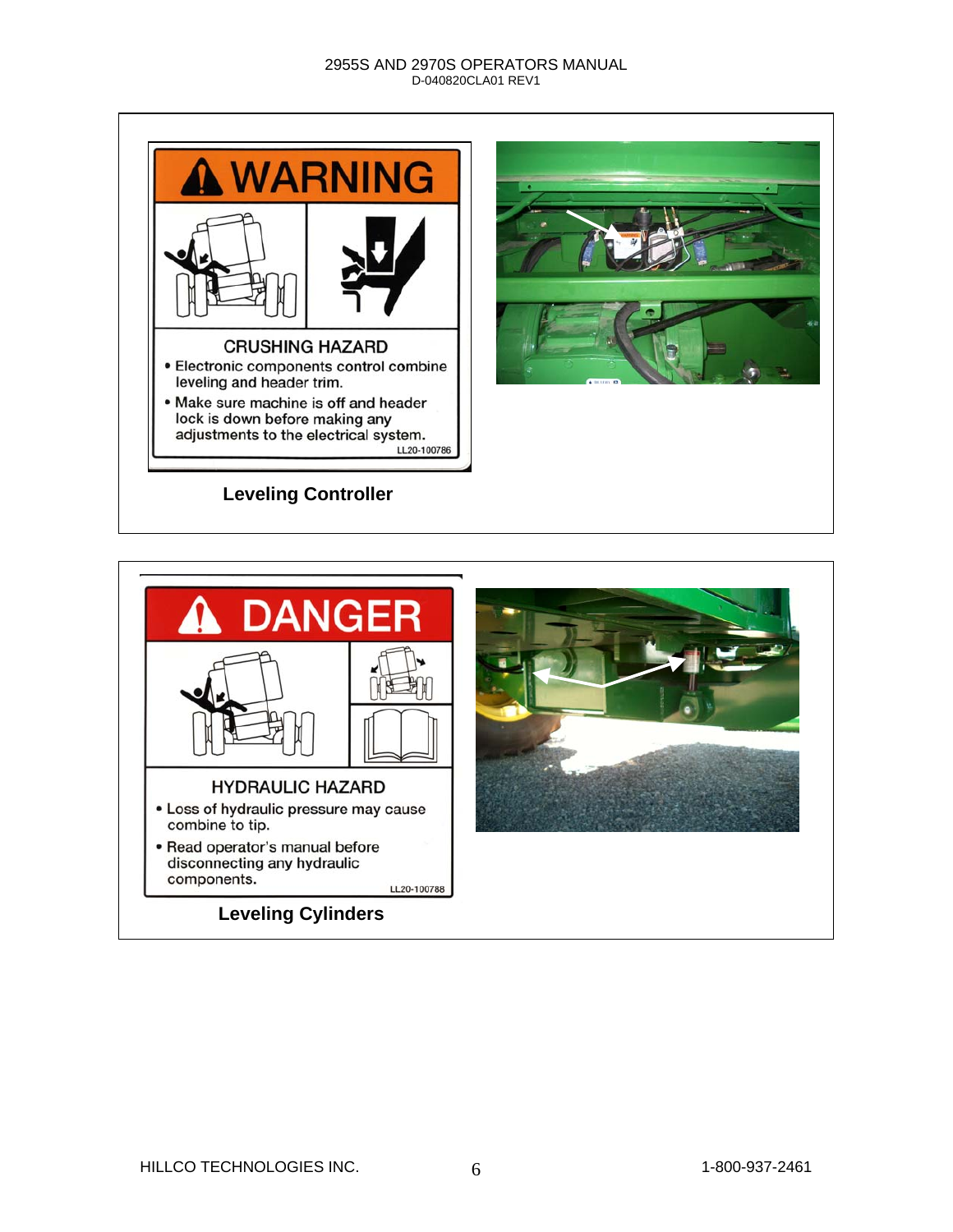

#### **Front and rear of the Hillco undercarriage on both the left and right side**







### **Top of the Hillco transition on both the left and right side**

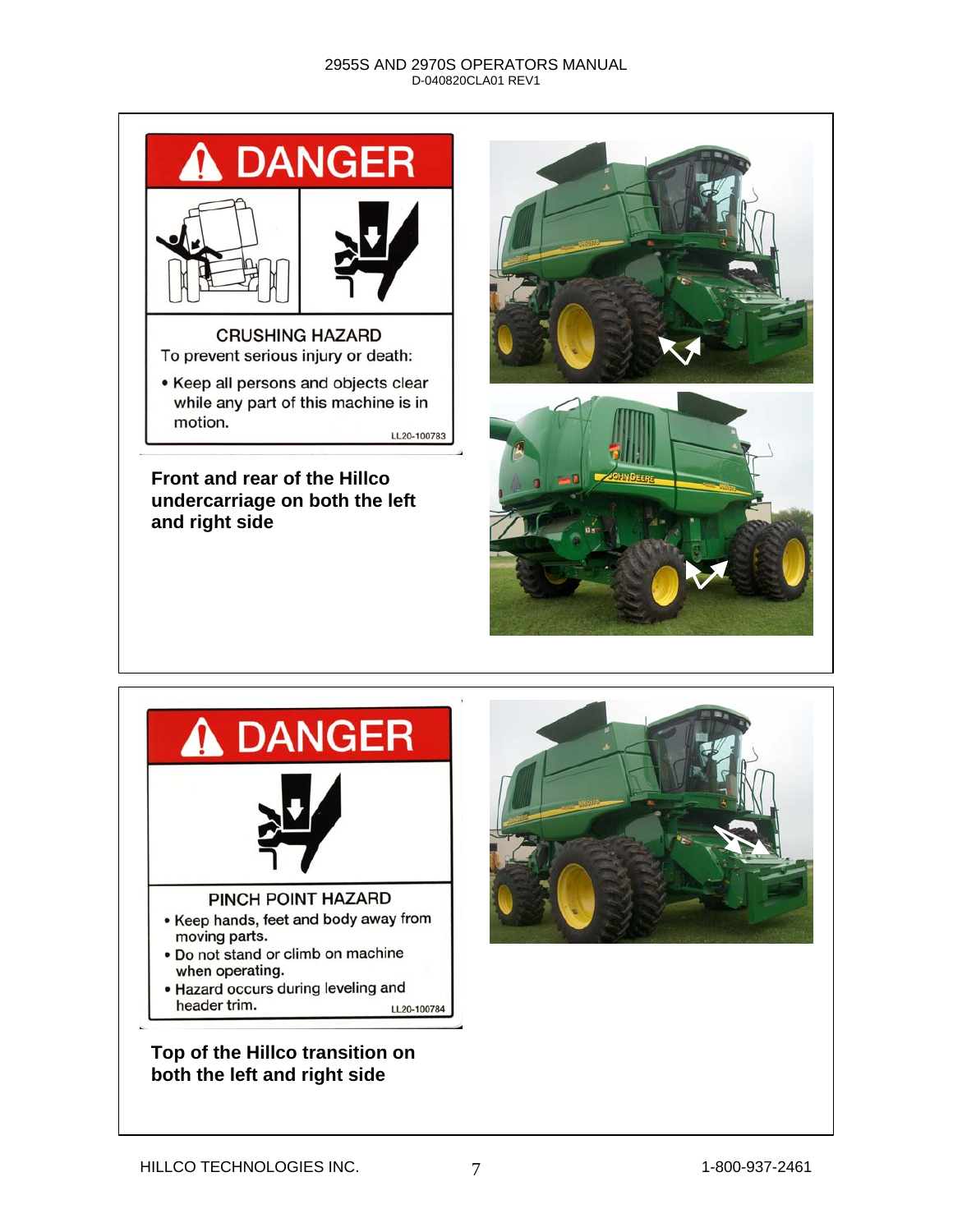

COMBINES EQUIPPED WITH A HILLCO SIDEHILL<br>LEVELING SYSTEM:

OPERATE THE FEEDERCHAIN DRUM IN THE CORN POSITION FOR ALL CROPS

DO NOT OPERATE IN THE GRAIN POSITION OR<br>DAMAGE MAY OCCUR LL-14081

**Left and right side of feeder house near feeder drum adjustment**

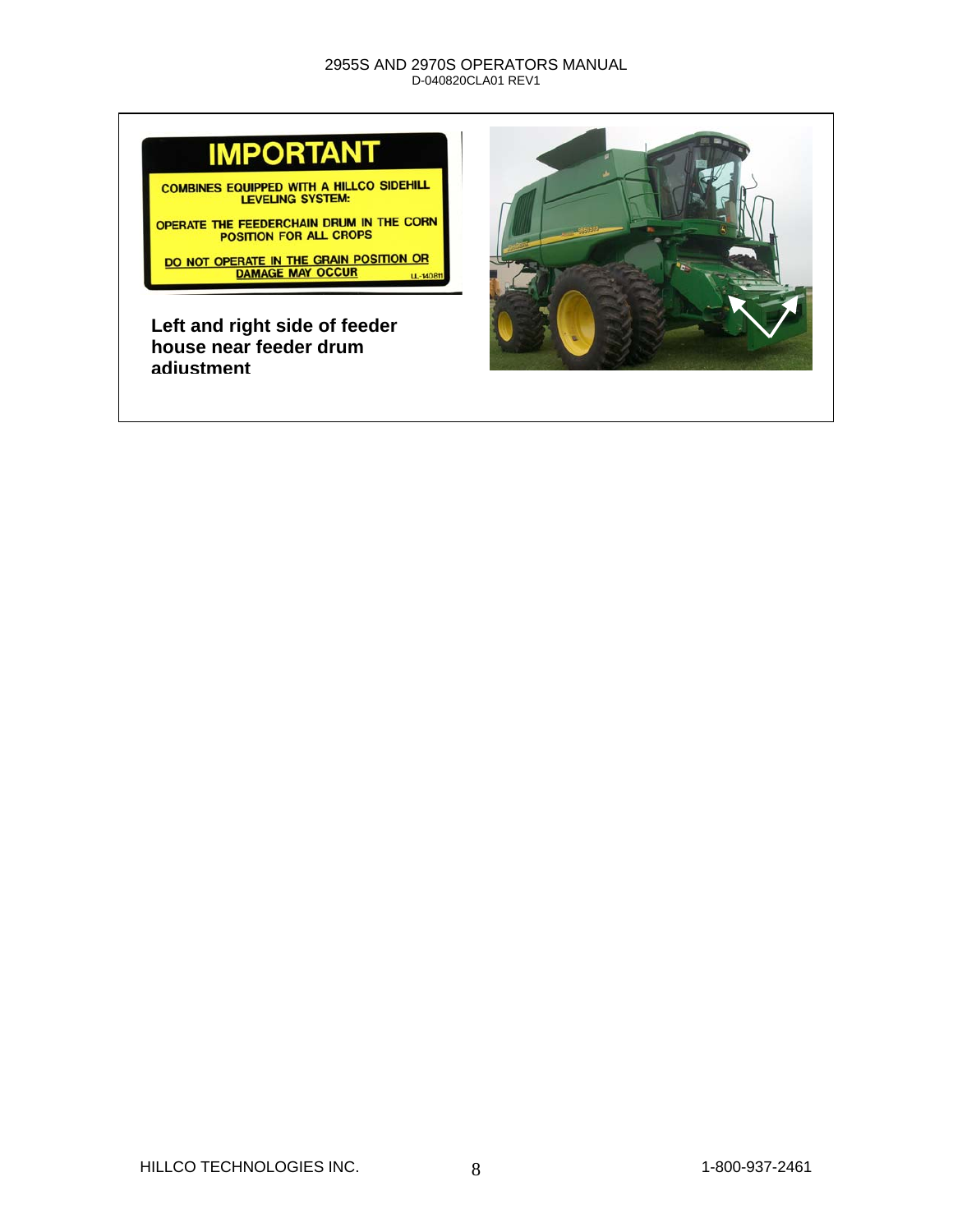### **SYSTEM DESCRIPTION**



### **HILLCO 2955S AND 2970S SIDEHILL LEVELING SYSTEM DESCRIPTION**

The Hillco Sidehill Leveling system designed for John Deere STS Combines is a bolt on system with minimal modification to the original JD combine. This system allows the combine to automatically remain level on slopes up to 18% as it moves across the terrain.

The leveling controller is located just above the transmission. The controller senses the combine level. As the combine moves onto a slope the combine starts to lean, when it is 1.5 degrees out of level the leveling controller the sends an electrical current to the hydraulic leveling valve and it sends pressurized oil to the base end of one cylinder causing it to extend and also to the rod end of the other cylinder causing it to retract. Leveling the combine left or right until it is less than 1.5 degrees out of level.

When the combine is leveling the Hillco header adapter stays parallel with the ground. It does this because the system is a master/slave cylinder system. So as the combine levels the master cylinder located on the right side of the overcarriage/undercarrige is either extended or retracted, and the base end of the slave cylinder is plumbed from the base end of the master cylinder. This causes the slave cylinder to react opposite of the master cylinder.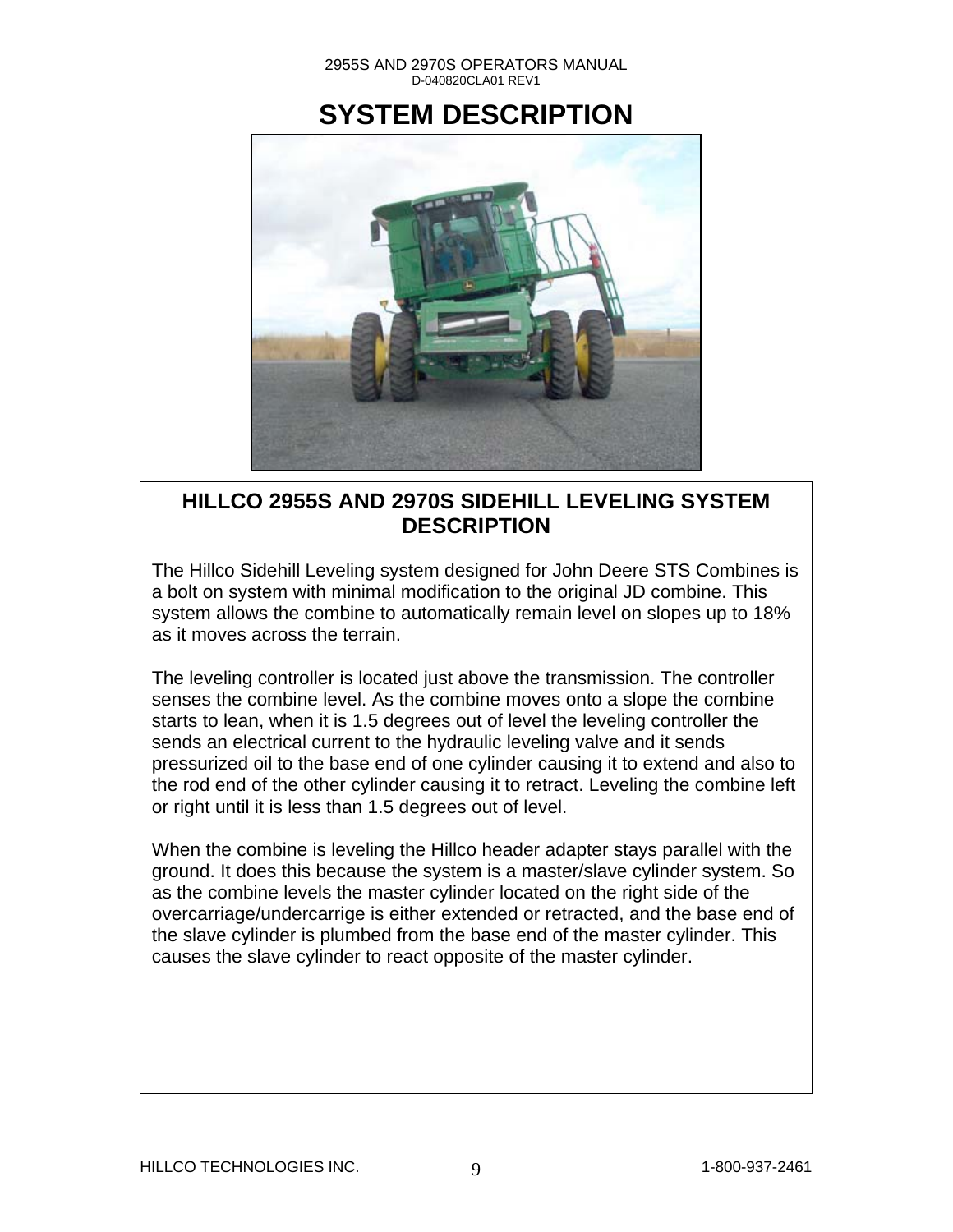# **LEVELING CONTROLS AND COMPONENTS**

#### **Leveling Control Switches**

The leveling switches are located in the armrest console.

- **A- Road Transport Disconnect Switch**
- **B- Road Transport Disconnect Indicator Light**
- **C- Automatic Leveling Control Switch**
- **D- Automatic Leveling Indicator Light**
- **E- Manual Leveling Control Switch**



### **Leveling Control Valve**

The leveling control valve is located in the hydraulic stack located on the left side of the combine.

**A- Leveling valve** 



### **Auto Leveling Controller**

The leveling controller senses when the separator is 1.5 degrees out of level then sends a signal to either the left or right solenoid on the leveling valve to correct the combine separator until it is within that 1.5-degree window.

### **A- leveling controller**

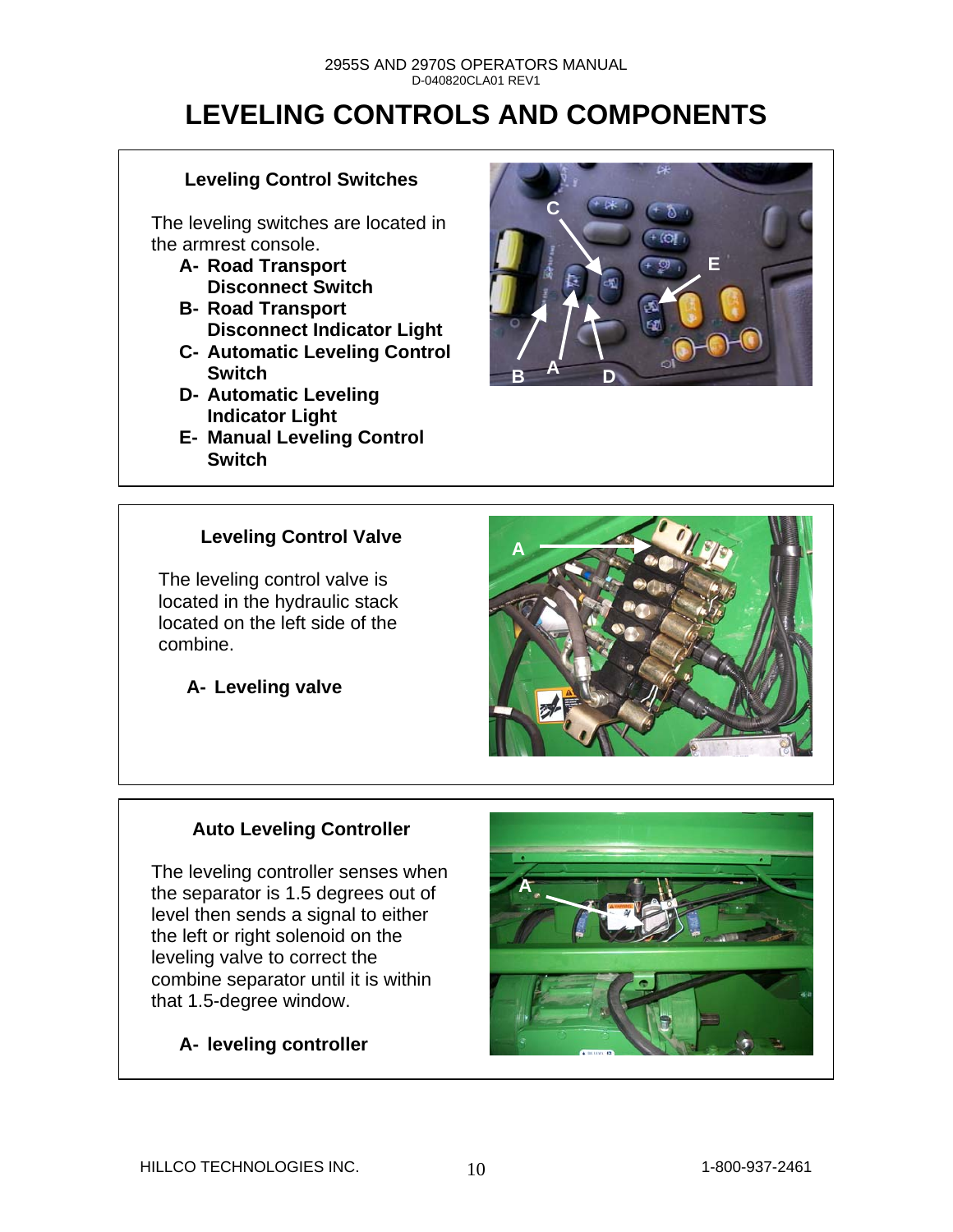### **Leveling Hydraulic Cylinders**

There are two leveling cylinders under the combine on the backside of the Hillco undercarriage.

As oil is pumped into the rod end of one cylinder, the cylinder retracts. Oil is pumped into the base end of this cylinder is forced out and into the base end of the other cylinder, causing it to extend. Oil in the rod end of this cylinder of this cylinder is forced out and flows through the leveling valve and back to the main hydraulic reservoir.

Both leveling cylinders are equipped with pressure operated check valves (POCV) to prevent the loss of oil from the cylinders in the event of a hose rupture.

**A- Leveling cylinders** 

**B- Pressure operated check valves (POCV)** 



# **HEADER TILT CONTROLS AND COMPONENTS**

#### **Header Tilt Controls**

The manual header tilt switch is located in the hydro handle.

**A- Manual Header Tilt Switch**

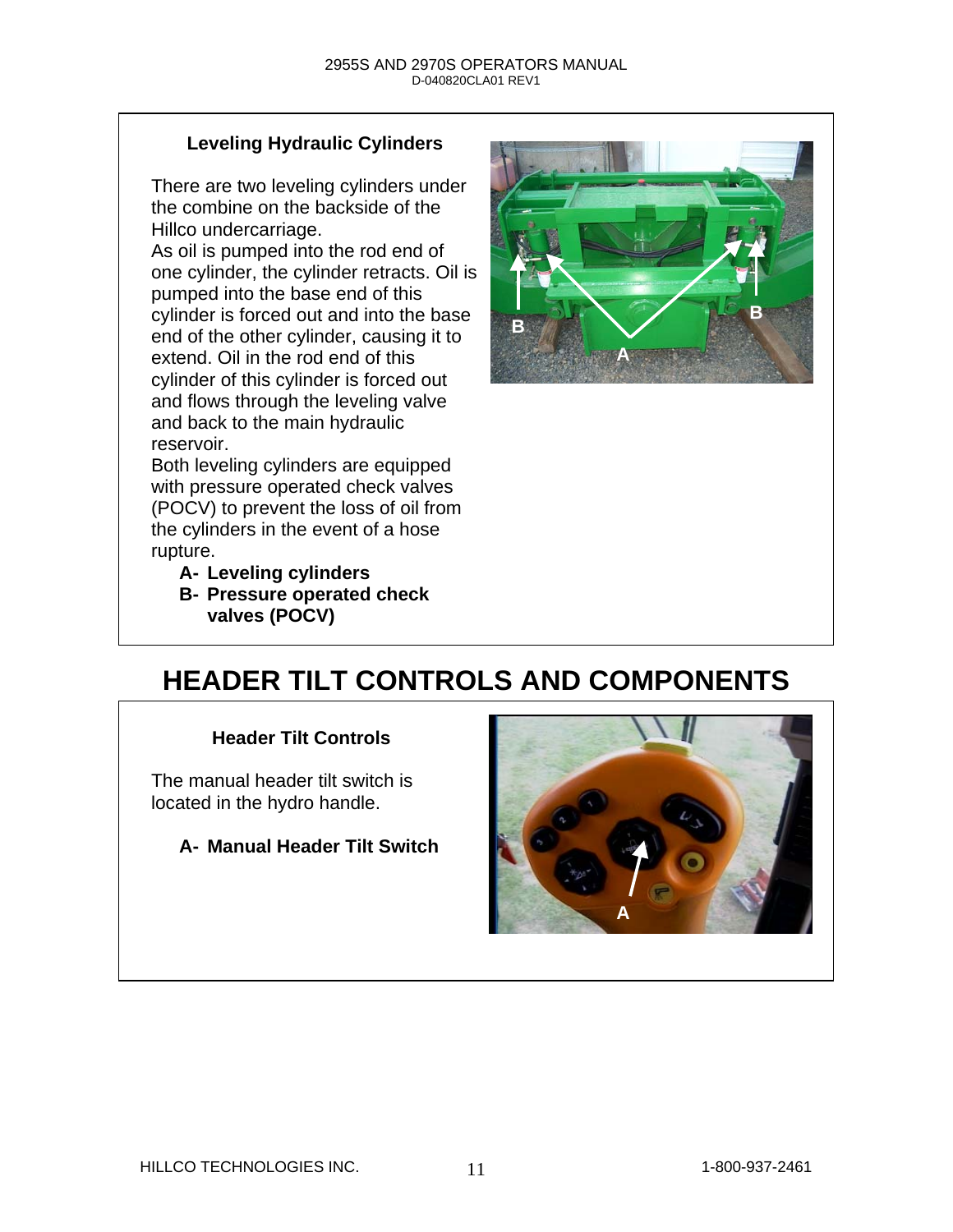#### **Header Tilt System**

The header tilt hydraulic circuit consists of the header tilt control valve, master cylinder, slave cylinder and relief valve. As the combine levels over the master cylinder is either retracted or extended sending oil to the slave cylinder, which rotates the head. When the head tilt switch is depressed or the Contour Master system is turned on, it sends a signal to the header tilt valve and send oil down the hoses that are teed in between the master and slave cylinder. Since the master cylinder can't be moved the oil then travels to the slave cylinder to rotate the head.

For protection of this system a relief valve is installed to relieve pressure.

- **A- Header tilt valve**
- **B- Master cylinder**
- **C- Slave cylinder**
- **D- Relief valve**

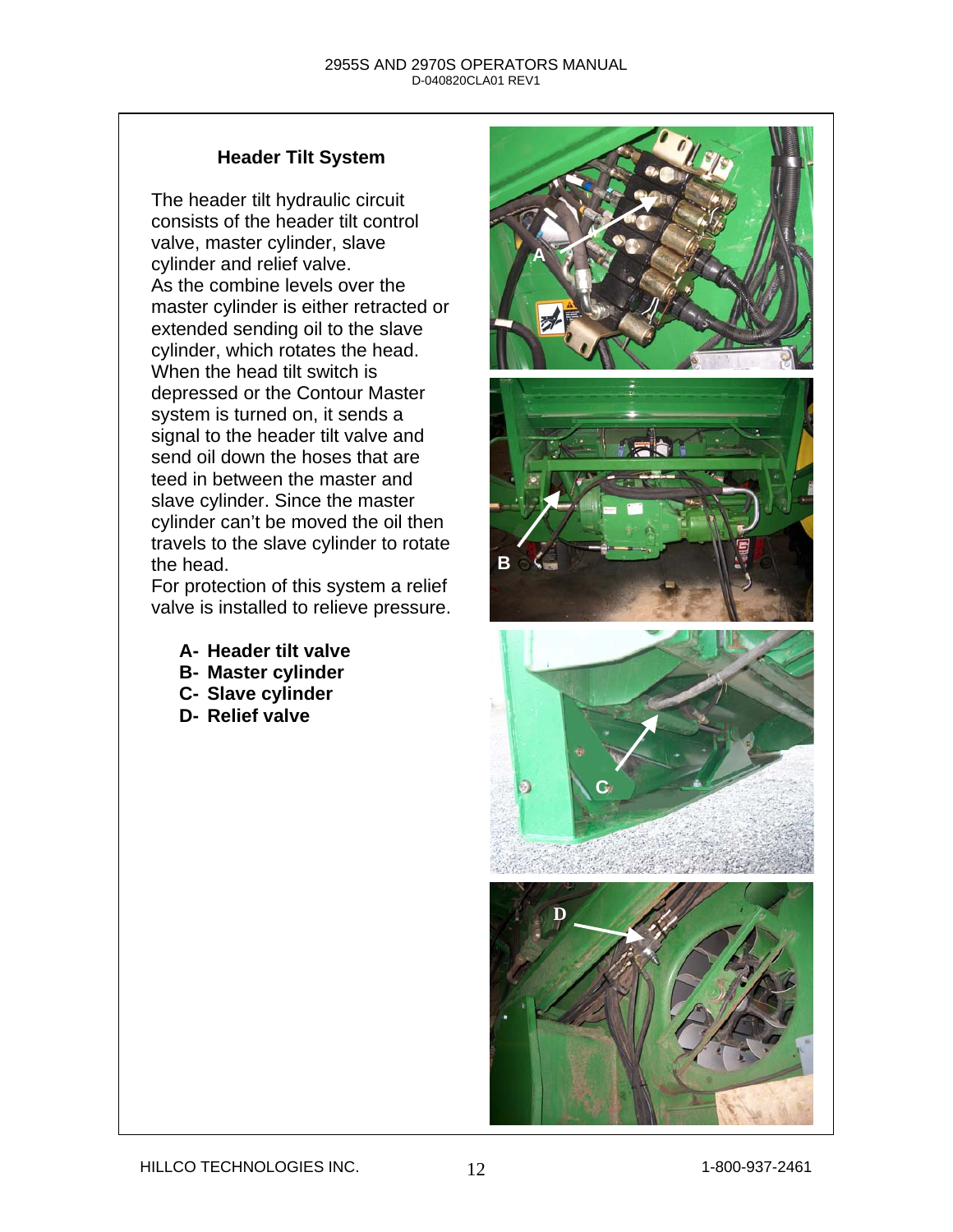# **OPERATION**

#### **Manual Leveling**

**A** 

To manually level the combine the road transport disconnect switch (B) must be off (the indicator light (A) next to the switch will go off). Press the manual leveling control switch (E) on the left or right side to tilt the combine as desired. If the auto level switch is on the combine will return to level as soon as you let go of the manual leveling switch.

#### A**utomatic Leveling**

To turn on the auto leveling press the auto-leveling switch (C) so the indicator light (D) next to the switch is on. Now the combine will automatically correct for change in slope as the combine travels across the slope.

#### **Road Transport**

When road transporting the combine the auto level switch (C) must be off and for safety the road transport disconnect switch (B) should be on (the indicator light (A) will be on).



- **A- Road Transport Disconnect Switch Indicator light**
- **B- Road Transport Disconnect Switch**
- **C- Automatic Leveling Control Switch**
- **D- Automatic Leveling Indicator Light**
- **E- Manual Leveling Control Switch**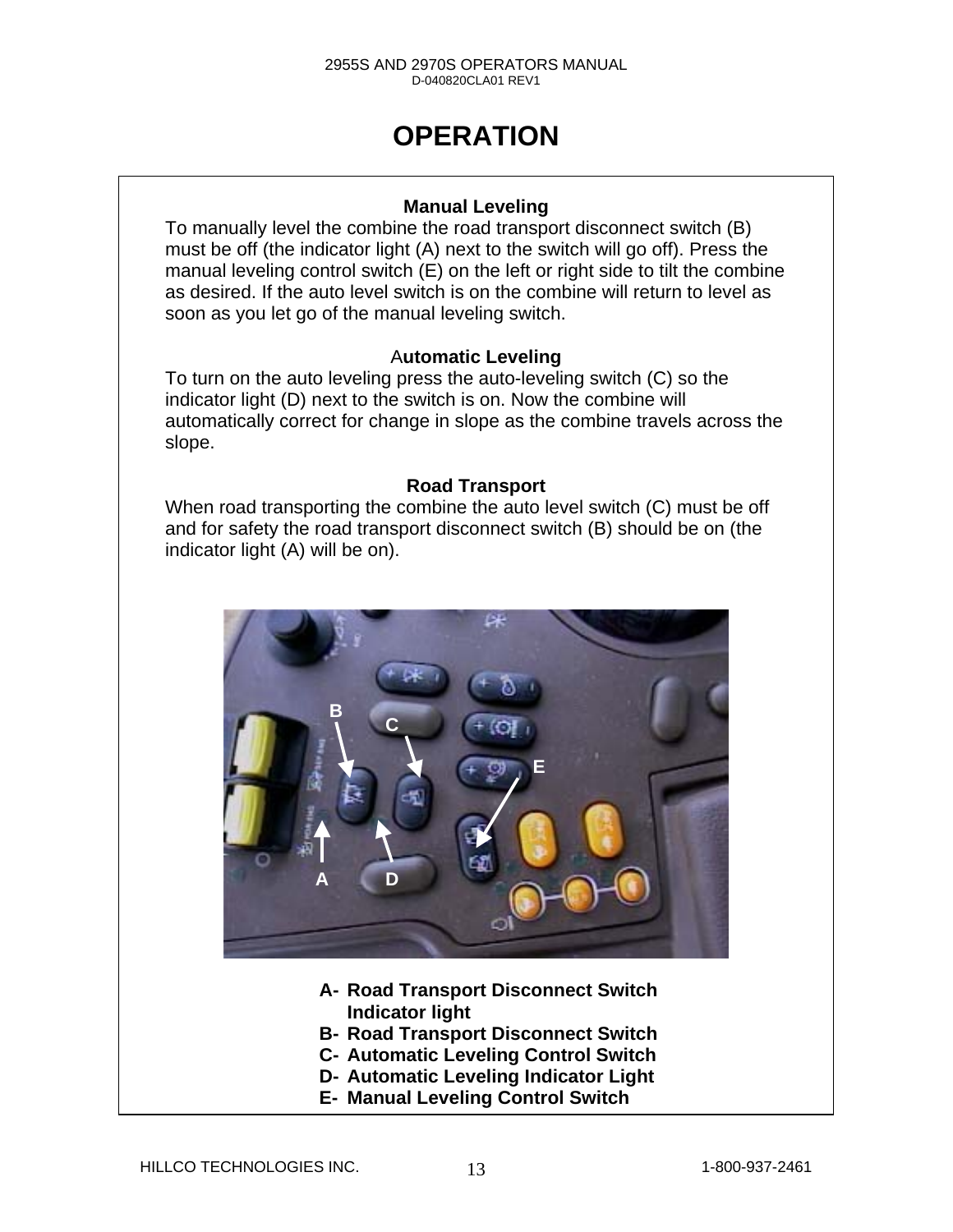#### **Header Tilt**

To tilt the header manually press the header tilt switch (A) on the left or right side to tilt the header as desired. The Hillco leveling system is fully compatible with John Deere's Contour Master lateral tilt system electronics. To run the Contour Master functions refer to your combine operator's manual.



# **MAINTENANCE**

#### **Greasing**

 All grease points on the Hillco Leveling System are 50hr grease interval.

- **A- Front pivot of JD rear axle**
- **B- Rod end of leveling cylinders**
- **C- Rod end of the master cylinder**
- **D- Grease bulkhead**
- **E- 2955s ONLY- Base end of the master cylinder**
- **F- Base and rod end of the slave cylinder**